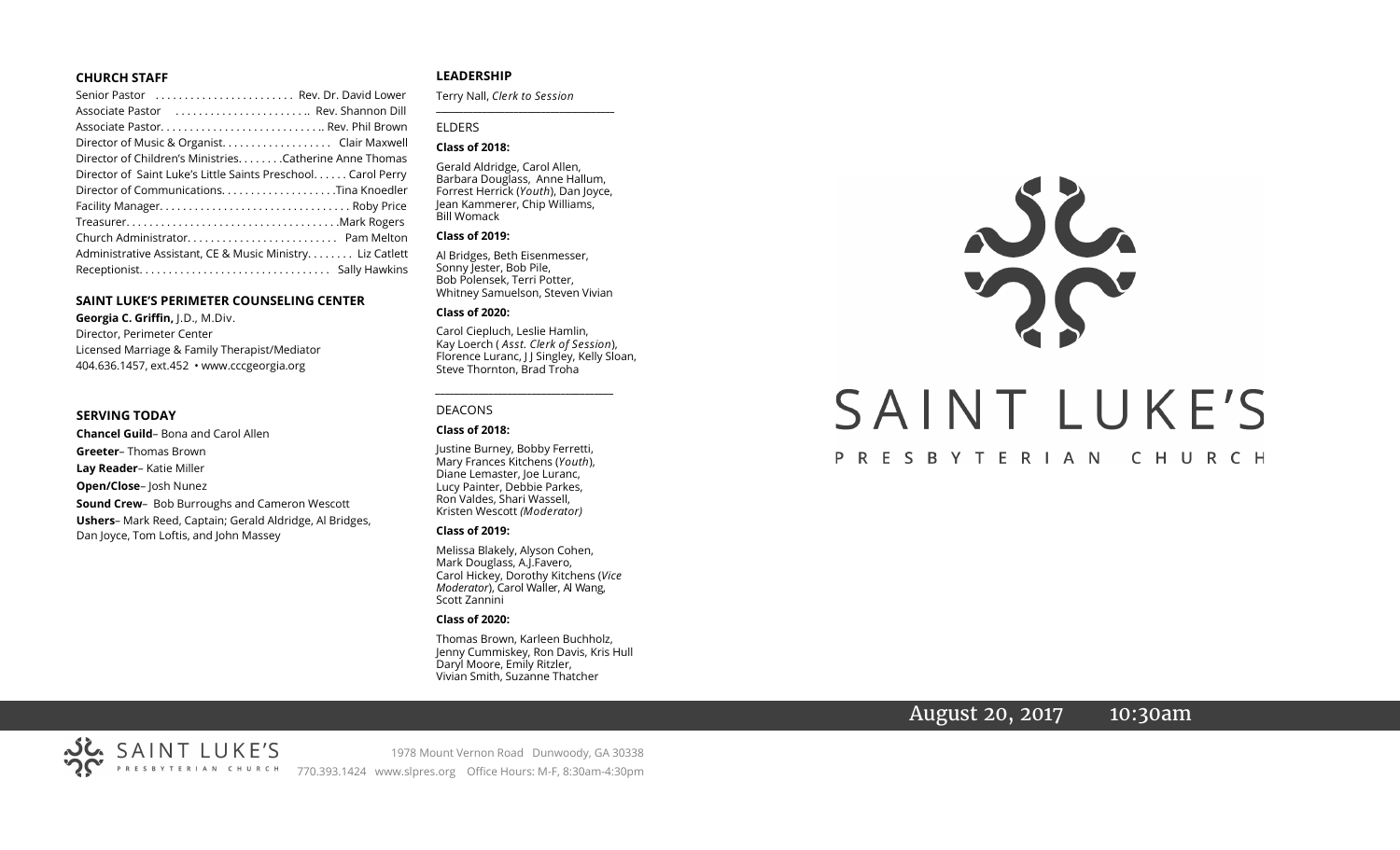

1978 Mount Vernon Road • Dunwoody, Georgia 30338 770.393.1424 • www.slpres.org

#### **August 20, 2017**  Ordinary Time

#### **Liturgical Color:** Green

*Green is used for all of the other time periods (called Ordinary Time) not marked by a specific festival or season.*

*Today's flowers are given by Carol Sweigert, in memory of her husband, Dr. Ray L. Sweigert, Jr., who went to be with God on August 14, 2010.* 

#### **SUNDAY SCHEDULE**

8:30am Chapel Communion Service 9:30am Sunday School 10:30am Sanctuary Worship Service *Nursery available at all services and Sunday School.* 

### MISSION

Responding to God's call and empowered by the Holy Spirit, we invite all to join us in knowing, serving, and sharing Jesus Christ here and around the world.

VISION

To be a beacon of faith, hope, and love– every member an active disciple in Christ's ministry.

# **WELCOME, GUESTS!**

We are delighted you are worshipping with us.

**DURING** the Welcome, please print the requested information on the Friendship Pad and pass the Friendship Pad down the pew.

**AFTER** the worship service, please join us outside the Sanctuary where our Pastors or a church officer will be available to answer questions and provide you with a loaf of freshly -baked bread.

**FOR MORE** information about our programs, ministries or membership, please contact one of our Pastors at 770.393.1424, or visit our website: slpres.org.

## **THAT ALL MAY WORSHIP**

**ASSISTIVE** A hearing loop is accessible  $\mathcal{D}_{\mathbf{r}}$ by switching hearing aids to T-coil. Also, large print hymnals and back cushions are available. Please contact an usher for further assistance. **CHILDREN** are a precious part of our

church family, and we welcome them in worship. Worship buckets and activity packets are available on the back ledges of the sanctuary for preschool and elementary ages. Each week, children are invited to walk up for an age-appropriate message during "Tell Us Our Story." After that time, they may remain in worship, or go to child care (PreK and younger).

#### **CARE FOR A REAL SCOTTISH HERITAGE**

**EXPERIENCE?**— We are currently planning to host a trip to Scotland next spring from April 29 to May 7, 2018. We are looking for roughly 25 people to join us as we explore this exciting country and our Presbyterian roots (our tour guide is an ordained minister in the Church of Scotland!). Some of you may recall we visited Scotland a few years ago and had such a wonderful time we are going back! Please contact Phil Brown to add your name to the list and/or if you have any questions about the trip: philbrown@slpres.org.

#### **IS YOUR SON LOOKING FOR FUN AND**

**ADVENTURE?** Calling all first to fifth grade boys to the Cub Scout Pack 764 Open House on Sunday, August 20, starting at 4:30pm in the chapel. Learn about all the excitement and adventure of Scouting at Saint Luke's! For more information, please contact Cubmaster Brian Anderson at [brian\\_m\\_anderson@hotmail.com.](mailto:brian_m_anderson@hotmail.com)

#### **SAINT LUKE'S UPCOMING EVENTS**

- Sunday, August 27 Kickoff Sunday Pancake Breakfast
- Thursday, August 31 Saint Luke's Little Saints Sneak-A-Peak, 10:30-11:30am
- Tuesday, September 5 Saint Luke's Little Saints First Day of School
- Sunday, September 10 Tartan Trot Sponsor Kickoff
- Sunday, September 17 Electronics Recycling Event
- Wednesday, September 20 FEAST Begins
- Sunday, September 24 Saint Luke's Little Saints 20th Anniversary
- Weeks of October 15 and October 22 Family Promise
- Sunday, October 22 Bluegrass Mass Concert

Next Sunday, August 27 Fall Kickoff and Pancake Breakfast Children's Ministries Living Wax Museum The Big Reveal of the "Timeline of the Bible" 9am-10:15am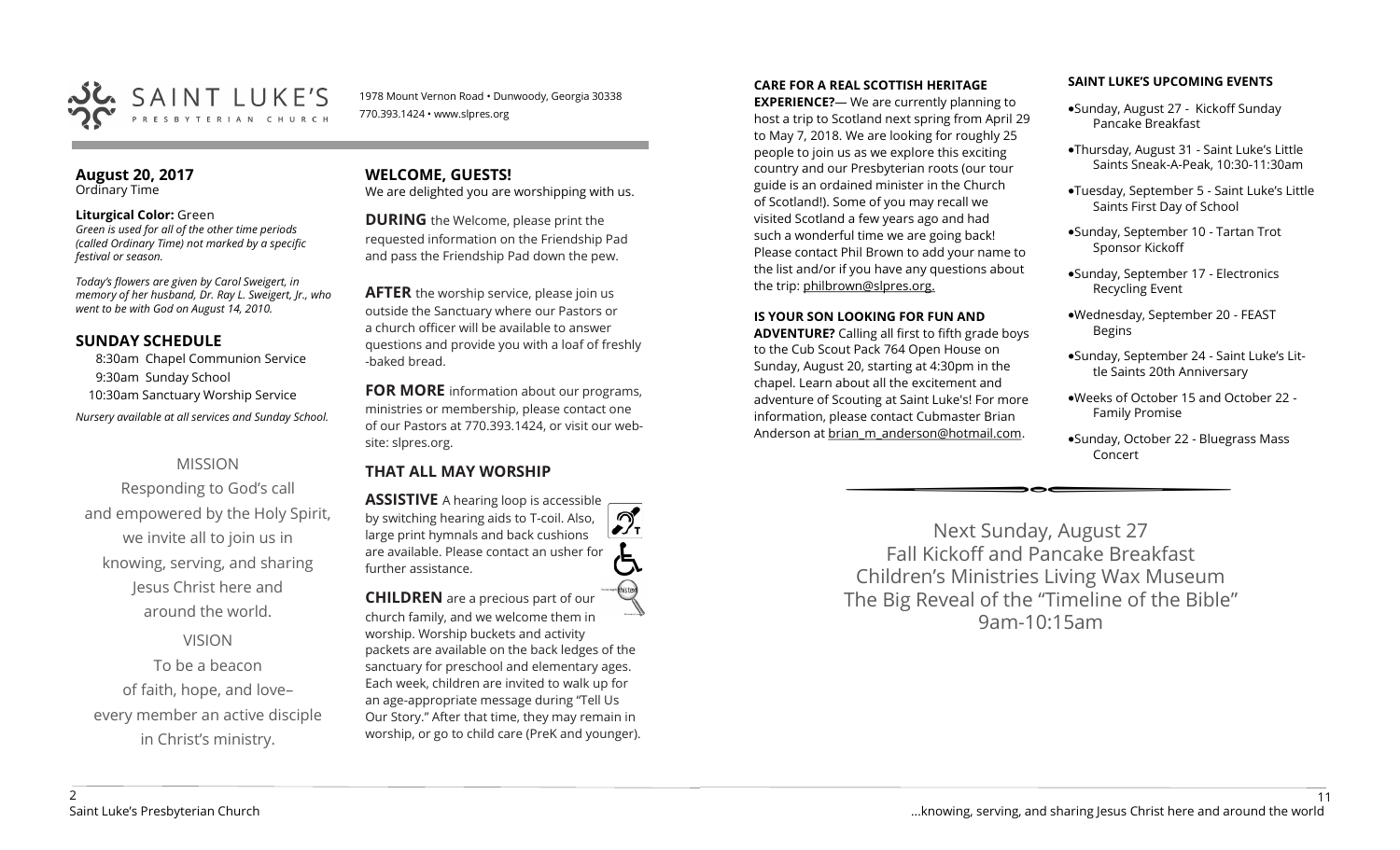# ADULT MINISTRY

**Shannon Dill shannondill@slpres.org / 770.393.1424 ext. 229** 

#### **KICKOFF SUNDAY AND PANCAKE BREAKFAST**

On August 27, we will have the unveiling of our incredible Bible Timeline installation and the annual Children's Wax Museum. Many ministries will have information tables set up for you to peruse. Breakfast begins in the Great Hall at 9am and continues until 10:15am.

 $\_$  ,  $\_$  ,  $\_$  ,  $\_$  ,  $\_$  ,  $\_$  ,  $\_$  ,  $\_$  ,  $\_$  ,  $\_$  ,  $\_$  ,  $\_$  ,  $\_$  ,  $\_$  ,  $\_$  ,  $\_$  ,  $\_$  ,  $\_$  ,  $\_$  ,  $\_$ 

### **ADULT SUNDAY SCHOOL**

Will convene on September 10 with a group meeting in the chapel at 9:30am to discuss the fall line-up. Individual classes will begin on September 17.

### **FRIDAY MORNING MEN'S BIBLE STUDY**

Fellowship and Bible study every Friday from 6:40-8am in the Parlor with Dan Joyce.

#### **BIBLE STUDY: "WAYFARERS"**

Come join David, Shannon or Phil as this week's preacher leads a study of the scripture for the upcoming Sunday's worship. Meet on Wednesdays at 10am in the church library.

# YOUTH MINISTRY

**Phil Brown philbrown@slpres.org / 770.393.1424 ext. 238**   $\_$  ,  $\_$  ,  $\_$  ,  $\_$  ,  $\_$  ,  $\_$  ,  $\_$  ,  $\_$  ,  $\_$  ,  $\_$  ,  $\_$  ,  $\_$  ,  $\_$  ,  $\_$  ,  $\_$  ,  $\_$  ,  $\_$  ,  $\_$  ,  $\_$  ,  $\_$  ,  $\_$  ,  $\_$  ,  $\_$  ,  $\_$  ,  $\_$  ,  $\_$  ,  $\_$  ,  $\_$  ,  $\_$  ,  $\_$  ,  $\_$  ,  $\_$  ,  $\_$  ,  $\_$  ,  $\_$  ,  $\_$  ,  $\_$  ,

#### **HERE'S WHAT'S COMING UP IN YOUTH MINISTRY**

- August 20: Middle School Year Kick-off Pool Party, 1-3pm at the Strickland house. Food, fun and games along with parent meeting.
- August 27: Kickoff Pancake Breakfast in the Great Hall. Sunday school and church. High School Kick-off at Top Golf.

#### **In Preparation for Worship**

Notice that Paul is not asking his audience simply to practice self-control when provoked. They are to do more than refrain from repaying evil; they are to initiate doing good to opponents. This is much harder. But in doing so, Christians overcome evil with good, showing that they "cling to what is good," expressing the definition of true love. *~Elizabeth Shively, The Working Preacher*

| <b>Gathering Prayer</b> |                                                                                                                                                                                                                                                                                                                 |                                                                                                                                                                                                                                                                                                                      |  |  |  |
|-------------------------|-----------------------------------------------------------------------------------------------------------------------------------------------------------------------------------------------------------------------------------------------------------------------------------------------------------------|----------------------------------------------------------------------------------------------------------------------------------------------------------------------------------------------------------------------------------------------------------------------------------------------------------------------|--|--|--|
| Prelude                 |                                                                                                                                                                                                                                                                                                                 | Prelude Johann Sebastian Bach                                                                                                                                                                                                                                                                                        |  |  |  |
|                         | <b>Chiming of the Hour</b>                                                                                                                                                                                                                                                                                      |                                                                                                                                                                                                                                                                                                                      |  |  |  |
|                         | <b>Welcome and Announcements</b>                                                                                                                                                                                                                                                                                |                                                                                                                                                                                                                                                                                                                      |  |  |  |
| Call to Worship*        |                                                                                                                                                                                                                                                                                                                 | Based on Romans 1                                                                                                                                                                                                                                                                                                    |  |  |  |
|                         | Leader: We are called to belong to Jesus Christ.<br>People: He is the One whom God promised to send, who died and rose for us.<br>Leader: In Him we know we are beloved creatures of God, called to be saints.<br>People: Grace and peace to all as we celebrate mercy and freedom,<br>and seek to glorify God! |                                                                                                                                                                                                                                                                                                                      |  |  |  |
| Hymn #652*              |                                                                                                                                                                                                                                                                                                                 | A Grateful Heart ROCKINGHAM                                                                                                                                                                                                                                                                                          |  |  |  |
| Call to Confession*     |                                                                                                                                                                                                                                                                                                                 |                                                                                                                                                                                                                                                                                                                      |  |  |  |
|                         | Leader: The Lord be with you.<br>People: And also with you.<br>Leader: Let us pray.                                                                                                                                                                                                                             |                                                                                                                                                                                                                                                                                                                      |  |  |  |
|                         | <b>Prayer of Confession*</b>                                                                                                                                                                                                                                                                                    |                                                                                                                                                                                                                                                                                                                      |  |  |  |
|                         | God of Grace and Mercy,<br>and too deep to undo on our own.<br>Forgive what our lips tremble to name<br>and what our hearts can no longer bear.<br>Set us free from a past that we cannot change;                                                                                                               | our sins are too heavy to carry, too real to hide,<br>open to us a future in which we can be changed;<br>and grant us grace to grow more and more in your likeness and image,<br>through Jesus Christ, the light of the world<br>Hear now our silent prayers of confession (Silence is kept for personal confession) |  |  |  |

Leader: Lord, in Your mercy, **People: Hear our prayer. Amen.**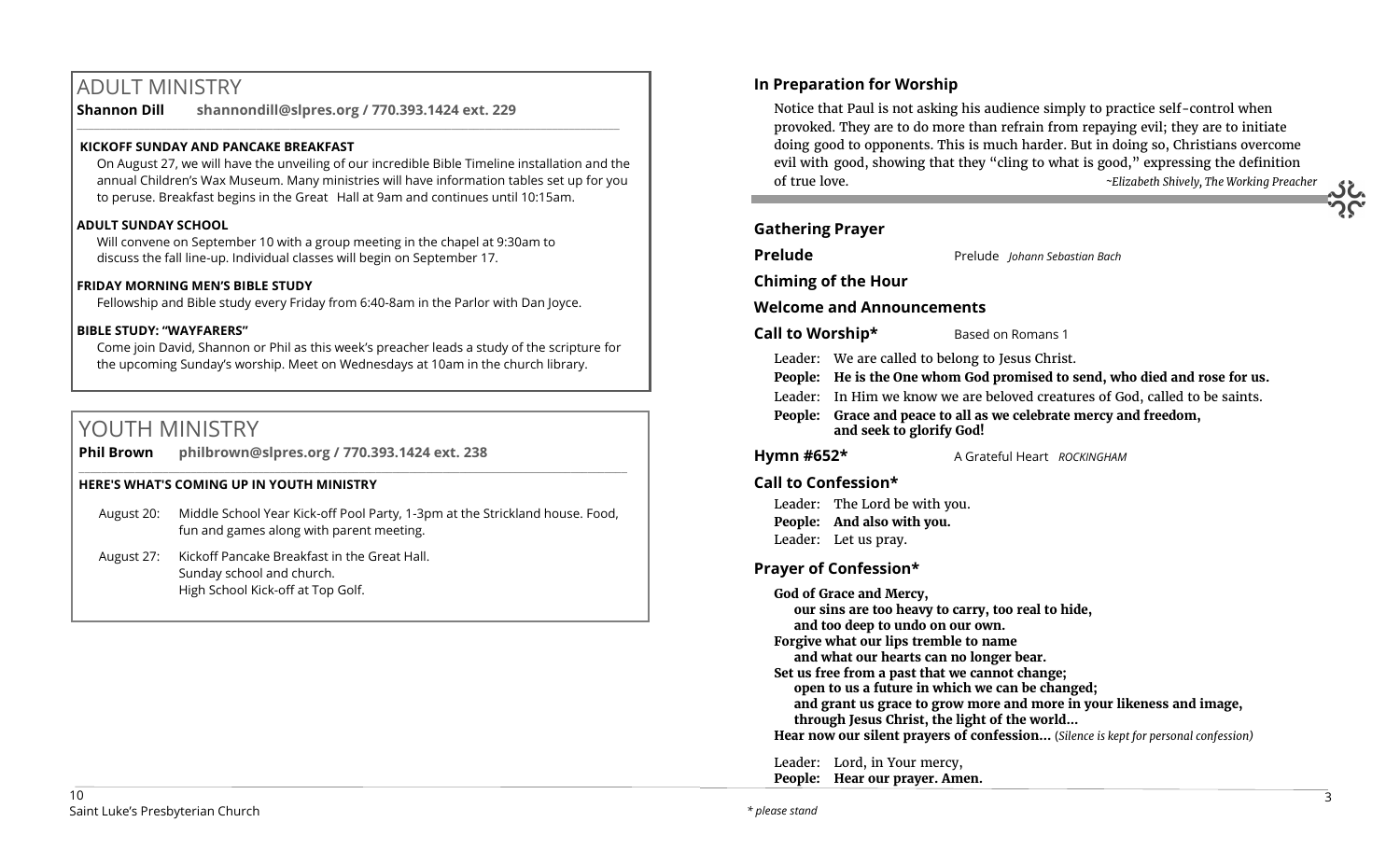#### **Assurance of Forgiveness\***

#### **Song of Praise\***

**Praise the Lord, praise the Lord, let the earth hear God's voice! Praise the Lord, praise the Lord, let the people rejoice! O come to the Father through Jesus the Son, and give God the glory, great things God has done!** 

#### **Passing of the Peace of Christ\***

Leader: May the peace of Christ be with you. **People: And also with you.**

#### **Prayer for Illumination**

**Scripture Lesson** Romans 12:1-21, *page 151-152 of the New Testament* Katie Miller

Leader: The Word of the Lord. **People: Thanks be to God.**

**Tell Us Our Story Catherine Anne Thomas Catherine Anne Thomas Catherine Anne Thomas** 

*Faithful Friends is taking a "summer break" and will resume in September. We invite this age group (K-2 nd) to remain in worship and enjoy the activities in our worship buckets; however, all children are welcome in our childcare rooms.*

| <b>Special Music</b>                                                                                                                                                                                   | The Fruit of the Spirit Dan Forrest            | <b>Chancel Choir Ensemble</b> |
|--------------------------------------------------------------------------------------------------------------------------------------------------------------------------------------------------------|------------------------------------------------|-------------------------------|
| He that abideth in me and I in him,<br>the same bringeth forth much fruit.<br>Love, joy, peace, patience, tenderness,<br>goodness, faith, meekness and self-control.<br>(John 15:5; Galatians 5:22-23) |                                                |                               |
| Sermon                                                                                                                                                                                                 | "How It All Works"                             | Shannon Dill                  |
| Hymn #716*                                                                                                                                                                                             | God, Whose Giving Knows No Ending BEACH SPRING |                               |

# MUSIC MINISTRY

**Clair Maxwell clairmaxwell@slpres.org / 770.393.1424 ext. 227** 

#### **CHERUB CHOIR DIRECTOR**

We are looking for an energetic individual with a love of music to lead our Cherub Choir on Wednesday nights from 5:15 to 5:45pm as part of our FEAST program beginning in the fall. This group is comprised of our children 4 years of age through Kindergarten and sings twice a year in worship as well as periodically with the Westminster elementary-age choir. The Cherub Choir director works with the Director of Music to provide our youngest singers with the musical training and excitement that prepares them for a lifetime of singing. Music and instruments are provided. If you or someone you know would be a good fit for this opportunity, please contact Clair at the church office.

\_\_\_\_\_\_\_\_\_\_\_\_\_\_\_\_\_\_\_\_\_\_\_\_\_\_\_\_\_\_\_\_\_\_\_\_\_\_\_\_\_\_\_\_\_\_\_\_\_\_\_\_\_\_\_\_\_\_\_\_\_\_\_\_\_\_\_\_\_\_\_\_\_\_\_\_\_\_\_\_\_\_\_\_\_\_\_\_\_\_\_\_\_\_\_\_\_\_\_\_

#### **ASSISTANT ORGANISTS NEEDED**

Announcing a new opportunity to experience more about music and worship at Saint Luke's. Spend a Sunday worship service of your choice on the bench with Clair as he leads worship and learn firsthand all that happens "behind the scenes" at church. No experience or musical knowledge is required, and assistants of all ages are welcome to sign up as long as you can sit through an entire worship service. Once you choose a Sunday, Clair will contact you with the details. Sign up by contacting the church office, talk to Clair or online at the following: https:tinyurl.com/AsstOrganistNeeded.

#### **CHOIRS RETURN**

Our Festival Ringers and Chancel Choir return to rehearsals on Wednesday, August 23. Bell rehearsal is at 6:30pm in the Bell Room and choir practice begins at 7:30pm in the choir room. New, former and returning members and friends are welcome!

#### **SUMMER SING SOIRÉE**

Local composer Timothy Michael Powell, newly appointed Director of Choral Activities at Oglethorpe University, will be in the choir room at Saint Luke's to lead a **Summer Sing Work shop on Saturday, August 26 from 10am to Noon**. We will sing excerpts from a Blue grass Mass and from Timothy's piece, "Dear Appalachia," also written in the bluegrass style inspired by his childhood in the Dahlonega area. It will be a fun time to make music, socialize and enjoy refreshments together. Mark your calendars now and plan to attend. This event is open to all who are interested.

#### **UPCOMING EVENTS**

August 23 – Festival Ringers and Chancel Choir rehearsals resume August 27 – Kickoff Sunday – Chancel Choir returns to worship - 10:30am (10:00am warm up) September 20– Westminster and Cherub Choirs begin ( also beginning of FEAST) October 22 – Bluegrass Mass concert with Choral Guild and bluegrass band – 4:00pm December 10 – Toys for Tots concert with brass – 4:00pm December 17 – Lessons and Carols service - 10:30am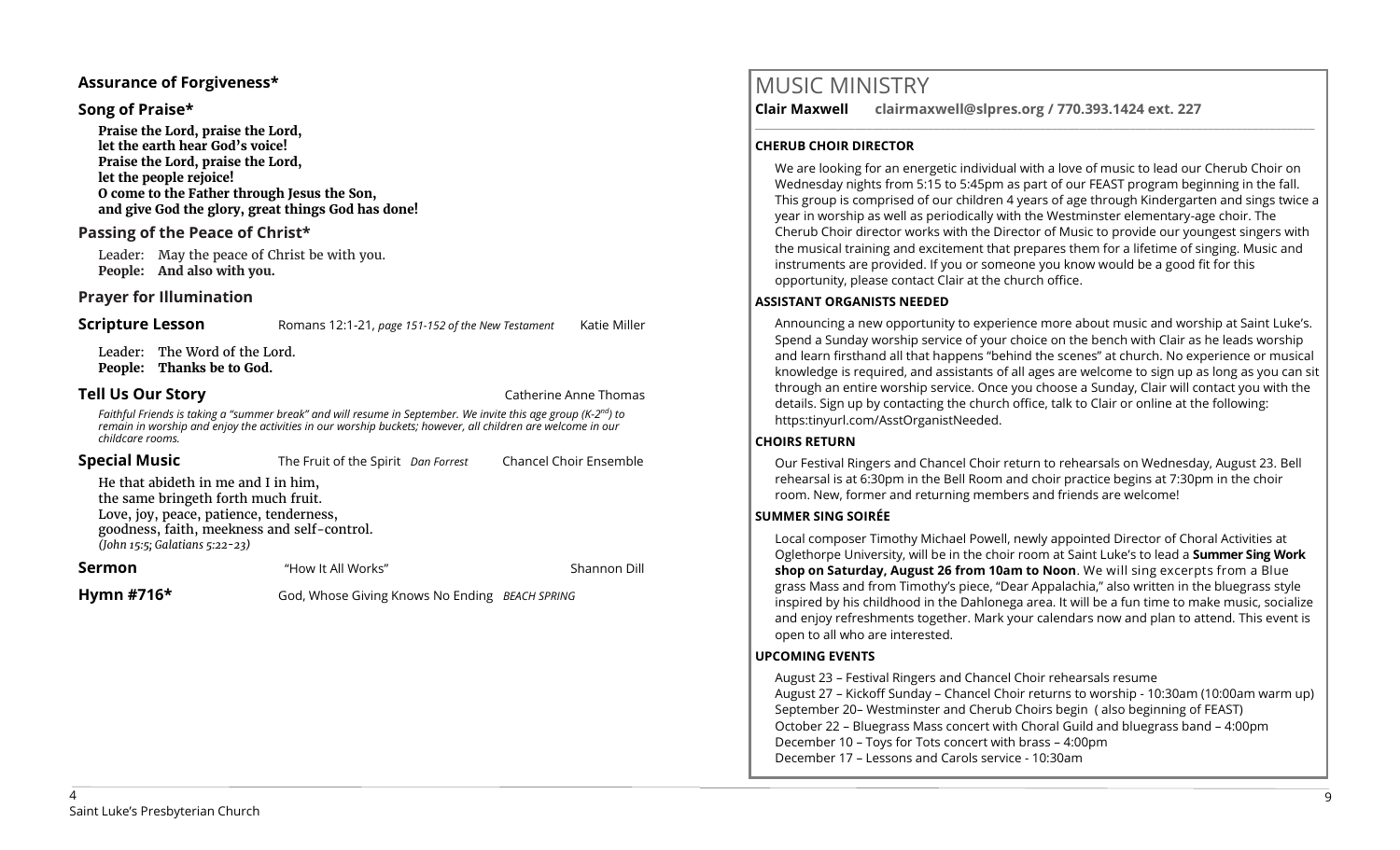# S P L A S H ! CHILDREN'S MINISTRIES

**Catherine Anne Thomas cathomas@slpres.org / 770.393.1424 ext. 228 \_\_\_\_\_\_\_\_\_\_\_\_\_\_\_\_\_\_\_\_\_\_\_\_\_\_\_\_\_\_\_\_\_\_\_\_\_\_\_\_\_\_\_\_\_\_\_\_\_\_\_\_\_\_\_\_\_\_\_\_\_\_\_\_\_\_\_\_\_\_\_\_\_\_\_\_\_\_\_\_\_\_\_\_\_\_\_\_\_\_\_\_\_\_\_\_\_\_\_\_\_\_\_\_\_\_\_** 

#### **UPCOMING EVENTS**

**Sunday, August 27** – Annual Pancake Kickoff, Children's Wax Museum (details below), and the unveiling of our incredible Bible Timeline installation! Breakfast begins in the Great Hall at 9am and continues until 10:15am.

**Sunday, September 3** – Movie Morning! Children in PreK and Kindergarten will enjoy "Mischief Sunday" in Room 121; kids in Grades 1 – 5 will love "Clive and Ian's Wonder Blimp of Knowledge"!

**Sunday, September 10** – First morning of Sunday School fun for children, 9:30am to 10:15am Get ready for some fun changes!

**Wednesday, September 20** – First Night of Feast! Children's Choirs begin rehearsals, delicious family dinners are back, and engaging new classes debut for all ages!

#### **CHILDREN'S MINISTRIES NEEDS YOU!**

Saint Luke's is ready to roll out a brand-new semester of fun and engaging classes for our children! We've kept some old favorites – but we're also bringing in some exciting new learning opportunities. Since our ministry with children is a church-wide partnership, we depend completely upon adult volunteers to immerse our children in the Christian faith through learning, relationships, and experiences. We have spots open for Sunday morning and Wednesday evenings during FEAST. Please see Catherine Ann Thomas for full details and prayerfully consider a commitment to Children's Ministries. You can reach Catherine Anne Thomas via email at cathomas@slpres.org.

Affirmation of Faith\* **Apostles'** Creed **I believe in God, the Father Almighty, Maker of heaven and earth, and in Jesus Christ, His only Son, our Lord; who was conceived by the Holy Ghost, born of the Virgin Mary, suffered under Pontius Pilate; was crucified, dead, and buried; He descended into hell; the third day He rose again from the dead; He ascended into heaven, and sitteth on the right hand of God the Father Almighty; from thence He shall come to judge the quick and the dead. I believe in the Holy Ghost; the holy catholic Church; the communion of saints; the forgiveness of sins; the resurrection of the body; and the life everlasting. Amen.**

#### **Prayers of the People**

#### **The Lord's Prayer**

**Our Father, who art in heaven, hallowed be thy Name, thy kingdom come, thy will be done, on earth as it is in heaven. Give us this day our daily bread; and forgive us our debts, as we forgive our debtors; and lead us not into temptation, but deliver us from evil. For thine is the kingdom, and the power, and the glory, forever. Amen.** 

#### **Offering Invitation**

*Giving is a tangible sign of worship. If you give electronically, there is a blue, laminated, electronic giving card in the pew rack to place in the offering plate as it is passed.*